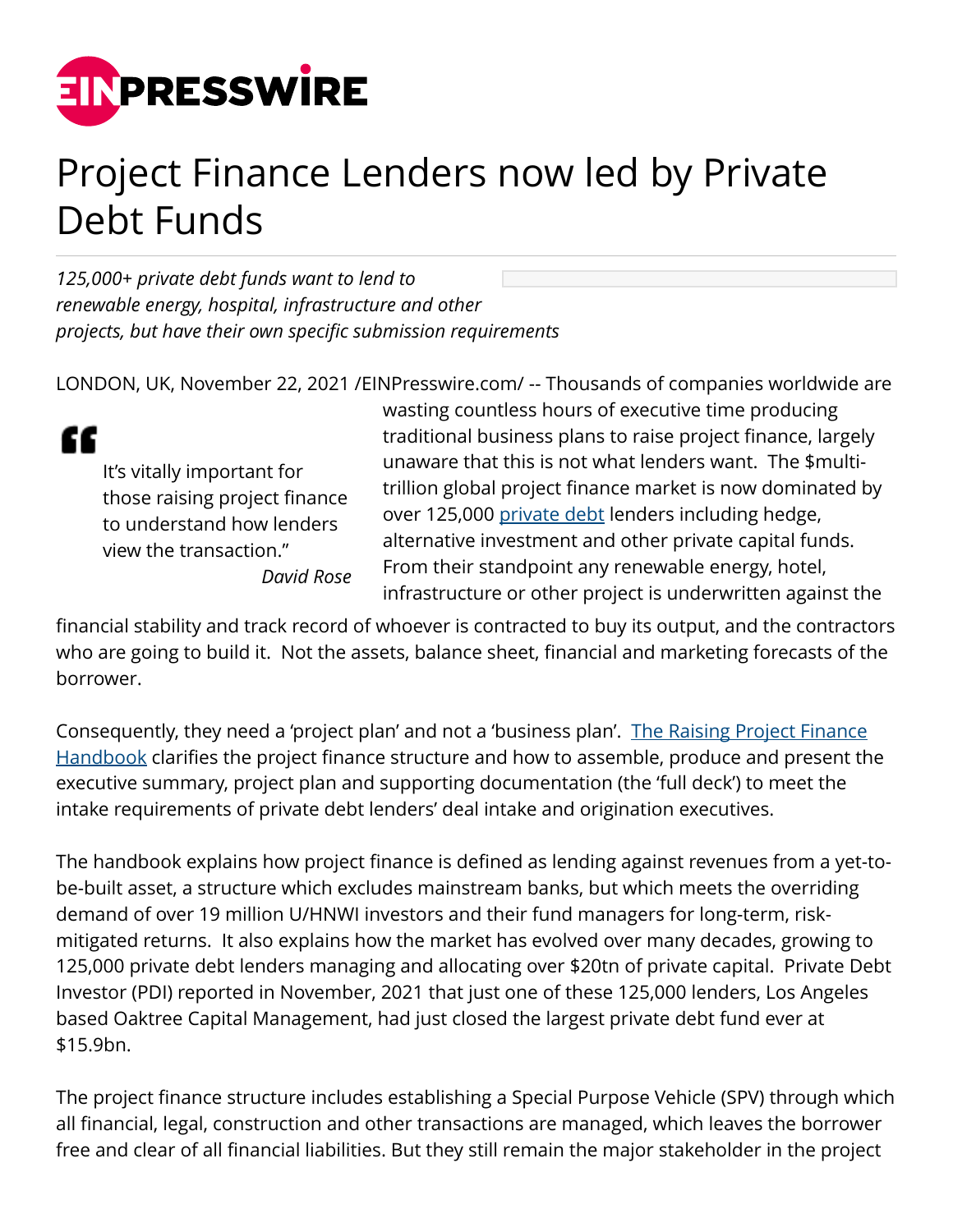be they a team, company, municipal or national government.

Author David Rose, a 25-year project finance veteran, explained: "It's vitally important for those raising project finance to understand how lenders view the transaction. For example, with a waste-to-energy plant they'll review the power purchase agreement (PPA) with whoever's buying the energy, usually a regional or national grid, and who's going to build it. If their track record and financial stability requirements are met, the financing can move forward to underwriting. The borrower's assets, balance sheet and other considerations are all but irrelevant. But the project leaders obviously need to show in-depth experience relevant to the project they want to build. This applies to whatever sector it's in. A hotel, for instance, would need a management and operating agreement for the built project with a credible hotel operator to be considered for funding."

Projects can range across \$10m senior living to \$10bn+ utility-scale renewable energy. However,



The Raising Project Finance Handbook is a plain English, jargon-free guide for executives engaged in raising finance for renewable energy, hotel, infrastructure and other projects.

the biggest challenge has always been to identify, connect and engage with a funder in a hopelessly parochial, fragmented and opaque market. To overcome this the Project Finance Exchange ([PFX](https://projectfinanceexchange.com)) was launched as a structured private capital marketplace in early 2021 and now enables projects and fund managers to seamlessly connect and engage. The Raising Project Finance Handbook has now been revised to become the Official PFX User Guide, ensuring that PFX registered funds get submissions to the standards their own intake and origination executives demand.

Rose said: "The book is written in jargon-free plain English. Chapter one covers the history and development of the market so the reader can understand how their project fits into this \$multitrillion market. Another chapter presents the 15 most common mistakes made by project leaders that have brought discussions with their funders to a premature end. Hopefully The Raising Project Finance Handbook will help bring many currently capital-starved projects, across all sectors, to fruition."

Bill Jennings Project Finance Exchange (PFX) [email us here](http://www.einpresswire.com/contact_author/3202422)